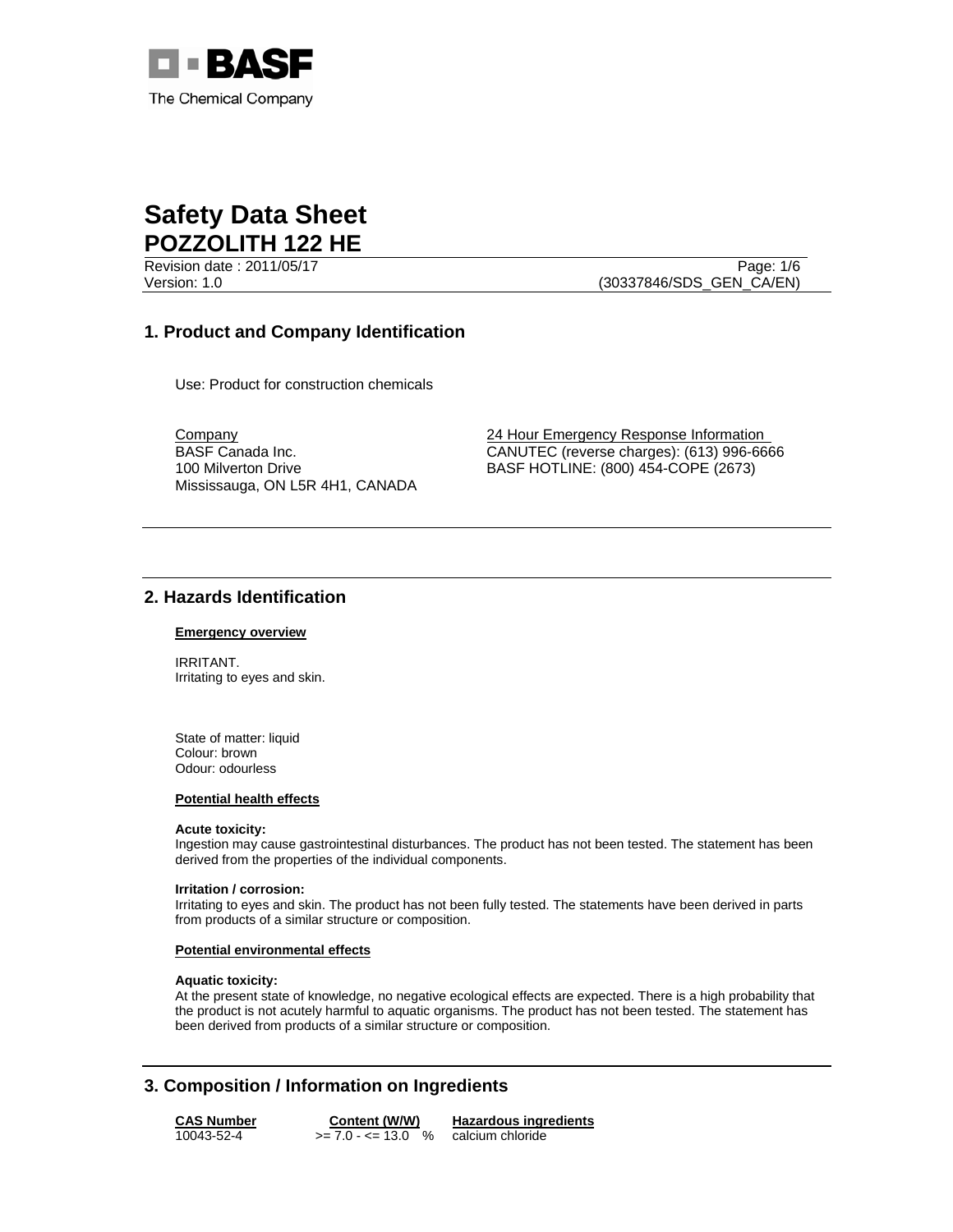Revision date : 2011/05/17 Page: 2/6

## **4. First-Aid Measures**

#### **General advice:**

First aid personnel should pay attention to their own safety. Remove contaminated clothing.

#### **If inhaled:**

If difficulties occur after vapour/aerosol has been inhaled, remove to fresh air and seek medical attention.

#### **If on skin:**

After contact with skin, wash immediately with plenty of water and soap. If irritation develops, seek medical attention.

#### **If in eyes:**

Wash affected eyes for at least 15 minutes under running water with eyelids held open, consult an eye specialist.

#### **If swallowed:**

Rinse mouth and then drink plenty of water. Seek medical attention.

### **Note to physician**

Treatment: Treat according to symptoms (decontamination, vital functions), no known specific antidote.

### **5. Fire-Fighting Measures**

Flammability: does not ignite

Flash point: The state of the A flash point determination is unnecessary due to the high water content.

#### **Suitable extinguishing media:**

foam, water spray, dry powder, carbon dioxide

**Unsuitable extinguishing media for safety reasons:**  water jet

#### **Hazards during fire-fighting:**

carbon monoxide, carbon dioxide, harmful vapours, nitrogen oxides, fumes/smoke, carbon black

#### **Protective equipment for fire-fighting:**

Firefighters should be equipped with self-contained breathing apparatus and turn-out gear.

#### **Further information:**

Sealed containers should be protected against heat as this results in pressure build-up. Keep containers cool by spraying with water if exposed to fire.

## **6. Accidental release measures**

#### **Personal precautions:**

Use personal protective clothing. Do not breathe vapour/aerosol/spray mists. Sources of ignition should be kept well clear. Handle in accordance with good building materials hygiene and safety practice.

#### **Environmental precautions:**

Contain contaminated water/firefighting water. Do not discharge into drains/surface waters/groundwater.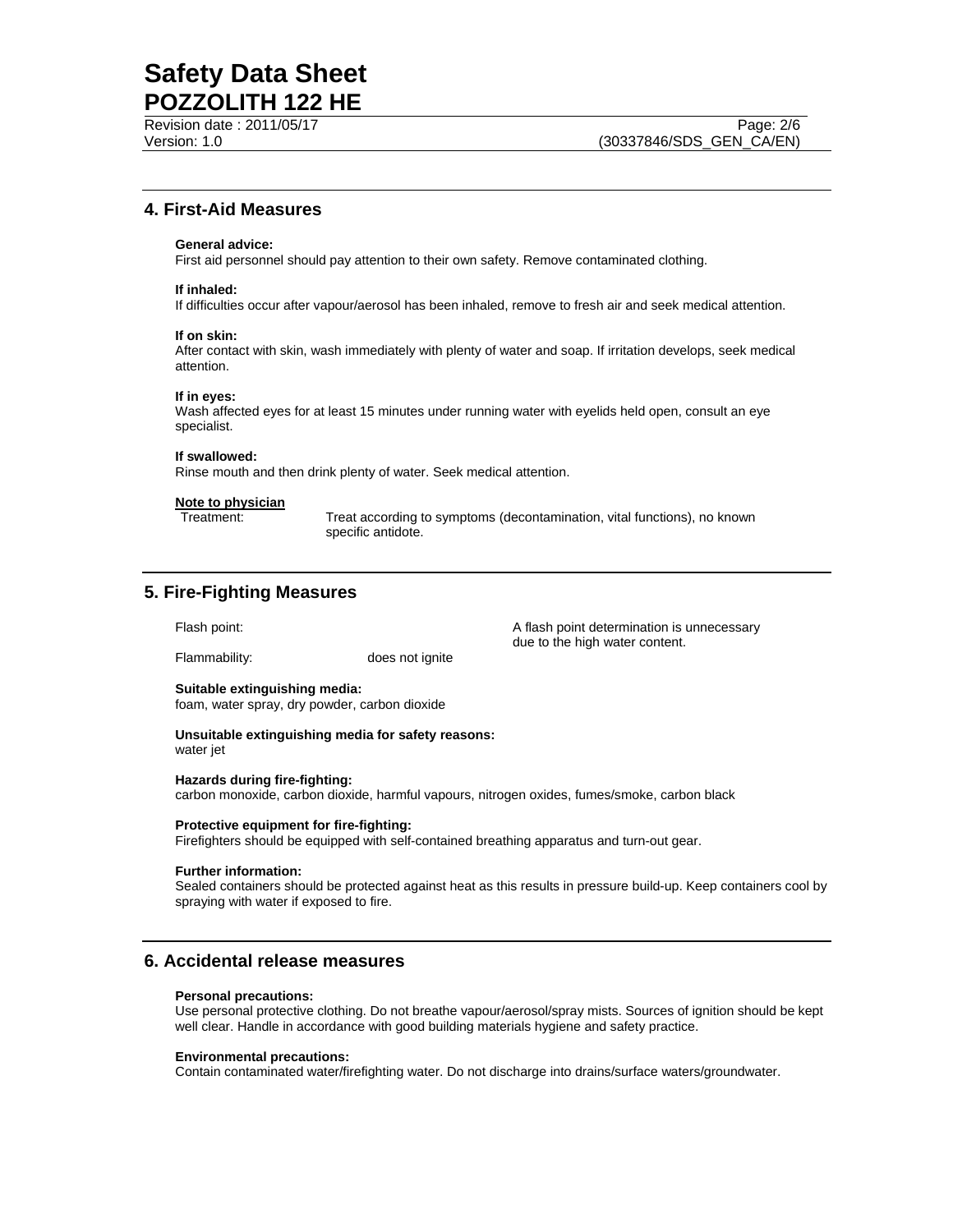Revision date : 2011/05/17 Page: 3/6

Version: 1.0 (30337846/SDS\_GEN\_CA/EN)

#### **Cleanup:**

For small amounts: Pick up with inert absorbent material (e.g. sand, earth etc.). Dispose of contaminated material as prescribed. For large amounts: Pump off product.

## **7. Handling and Storage**

### **Handling**

#### **General advice:**

Avoid aerosol formation. Avoid inhalation of mists/vapours. Avoid skin contact. No special measures necessary provided product is used correctly.

#### **Protection against fire and explosion:**

No special precautions necessary.

#### **Storage**

#### **General advice:**

Keep only in the original container in a cool, well-ventilated place. Protect from direct sunlight. Store protected against freezing.

Keep only in the original container in a cool, dry, well-ventilated place away from ignition sources, heat or flame. Store protected against freezing. Protect from direct sunlight.

#### **Temperature tolerance**

Protect from temperatures below: 0 °C The packed product must be protected from temperatures below the indicated one.

## **8. Exposure Controls and Personal Protection**

#### **Personal protective equipment**

#### **Respiratory protection:**

Wear respiratory protection if ventilation is inadequate. Wear a NIOSH-certified (or equivalent) respirator as necessary.

#### **Hand protection:**

Chemical resistant protective gloves

#### **Eye protection:**

Safety glasses with side-shields.

#### **Body protection:**

Body protection must be chosen based on level of activity and exposure.

#### **General safety and hygiene measures:**

In order to prevent contamination while handling, closed working clothes and working gloves should be used. Handle in accordance with good building materials hygiene and safety practice. When using, do not eat, drink or smoke. Hands and/or face should be washed before breaks and at the end of the shift. At the end of the shift the skin should be cleaned and skin-care agents applied. Gloves must be inspected regularly and prior to each use. Replace if necessary (e.g. pinhole leaks).

## **9. Physical and Chemical Properties**

Form: liquid Odour: odourless Odour threshold: No data available. Colour: brown

pH value: approx. 6 - 8 (approx. 25 °C)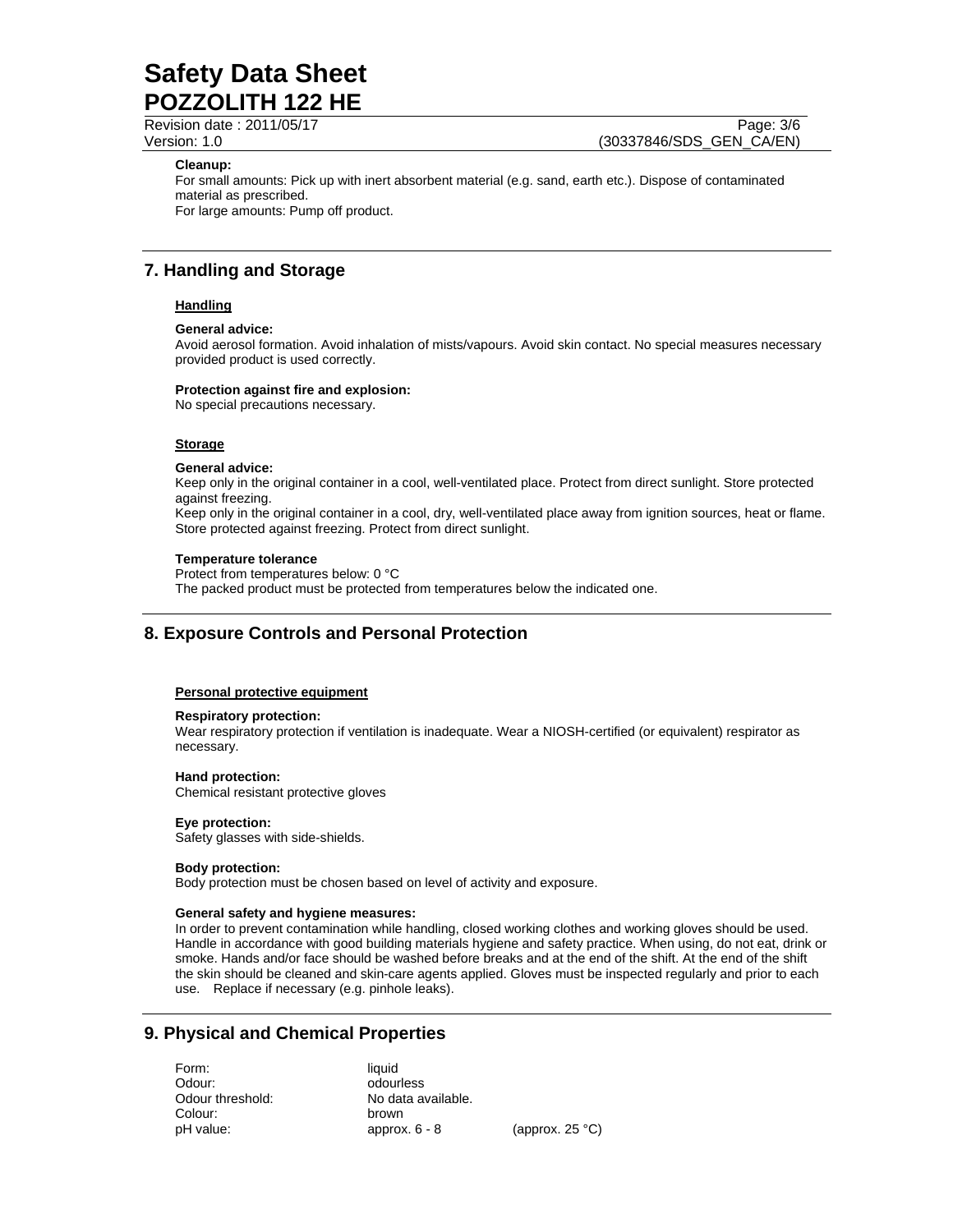| Revision date: 2011/05/17<br>Version: 1.0            |                             | Page: 4/6<br>(30337846/SDS_GEN_CA/EN) |
|------------------------------------------------------|-----------------------------|---------------------------------------|
| Information on: Water<br>solidification temperature: | 0 °C                        |                                       |
| Information on: Water<br>boiling temperature:        | 100 °C                      | (1,000 hPa)                           |
| Information on: Water<br>Vapour pressure:            | 23 mbar                     | 20 °C                                 |
| Density:                                             | approx. 1.301 -             | 20 °C)                                |
| Solubility (qualitative):                            | $1.36$ g/cm $3$<br>miscible |                                       |
|                                                      |                             |                                       |

# **10. Stability and Reactivity**

**Conditions to avoid:** See MSDS section 7 - Handling and storage.

**Substances to avoid:** strong acids, strong bases, strong oxidizing agents

**Hazardous reactions:** The product is stable if stored and handled as prescribed/indicated.

#### **Decomposition products:**

No hazardous decomposition products if stored and handled as prescribed/indicated.

#### **Thermal decomposition:**

No decomposition if stored and handled as prescribed/indicated.

#### **Corrosion to metals:**

No corrosive effect on metal.

## **11. Toxicological information**

#### **Irritation / corrosion**

*Information on: calcium chloride Assessment of irritating effects: Eye contact causes irritation. Prolonged contact with the product can result in skin irritation.*  ----------------------------------

**Skin:**  Species: rabbit Result: Slightly irritating.

#### **Eye:**

*Information on: calcium chloride Species: rabbit Result: Irritant. Method: OECD Guideline 405*  ----------------------------------

### **Genetic toxicity**

*Information on: calcium chloride The substance was mutagenic in studies with mammals. The substance was not mutagenic in bacteria. The substance was not mutagenic in mammalian cell culture.*  ----------------------------------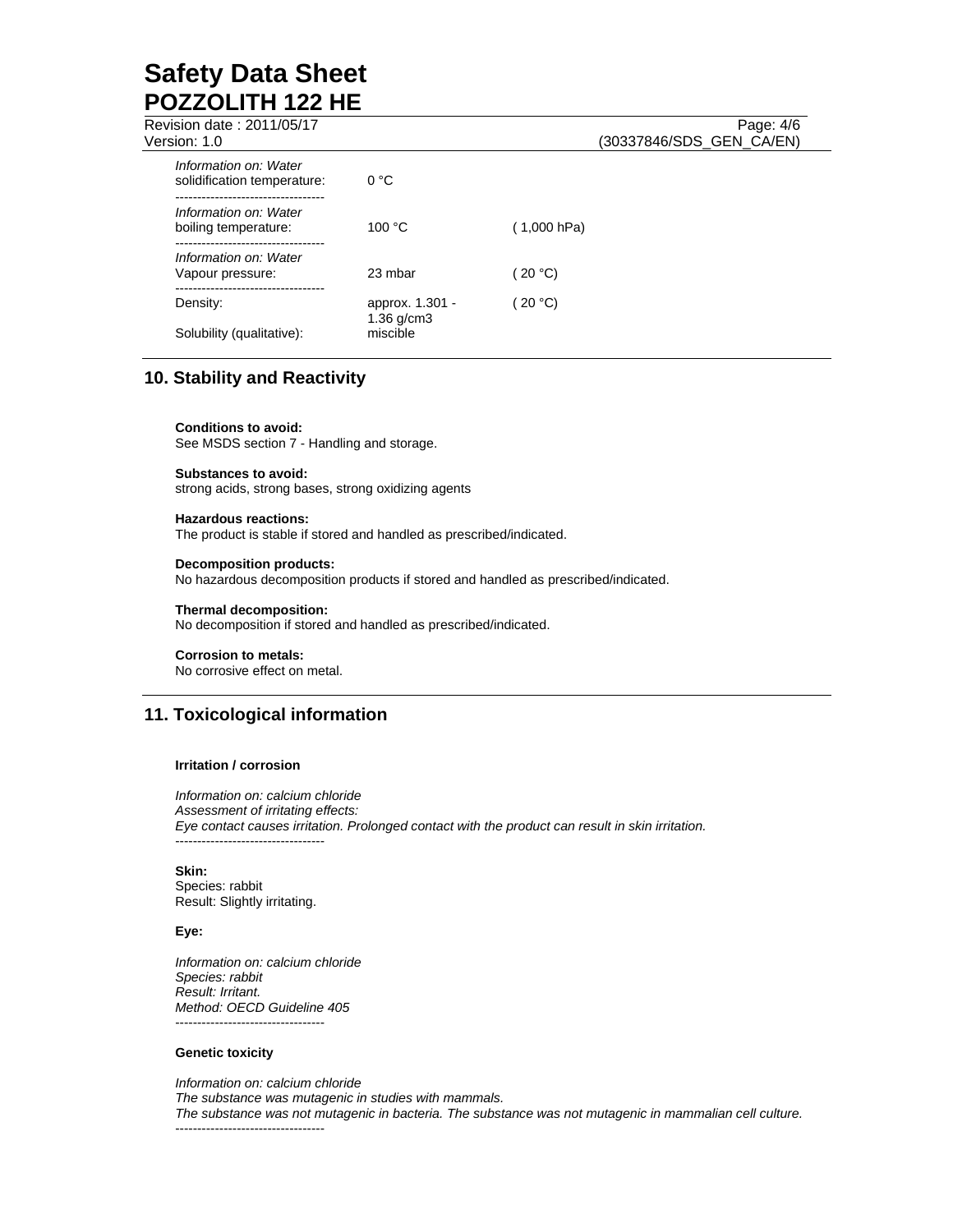Revision date : 2011/05/17 Page: 5/6

## **12. Ecological Information**

#### **Degradability / Persistence Biological / Abiological Degradation**

Evaluation: **Inherently biodegradable.** The insoluble fraction can be removed by mechanical means in suitable waste water treatment plants.

#### **Other adverse effects:**

Ecological data are not available. Do not allow to enter soil, waterways or waste water channels.

## **13. Disposal considerations**

#### **Waste disposal of substance:**

Do not discharge into drains/surface waters/groundwater. Dispose of in a licensed facility.

#### **Container disposal:**

Contaminated packaging should be emptied as far as possible; then it can be passed on for recycling after being thoroughly cleaned.

## **14. Transport Information**

**Land transport**  TDG

Not classified as a dangerous good under transport regulations

**Sea transport**  IMDG

Not classified as a dangerous good under transport regulations

**Air transport**  IATA/ICAO

Not classified as a dangerous good under transport regulations

## **15. Regulatory Information**

#### **Federal Regulations**

**Registration status:**  DSL, CA released / listed

**WHMIS classification:** D2B: Materials Causing Other Toxic Effects - Toxic material